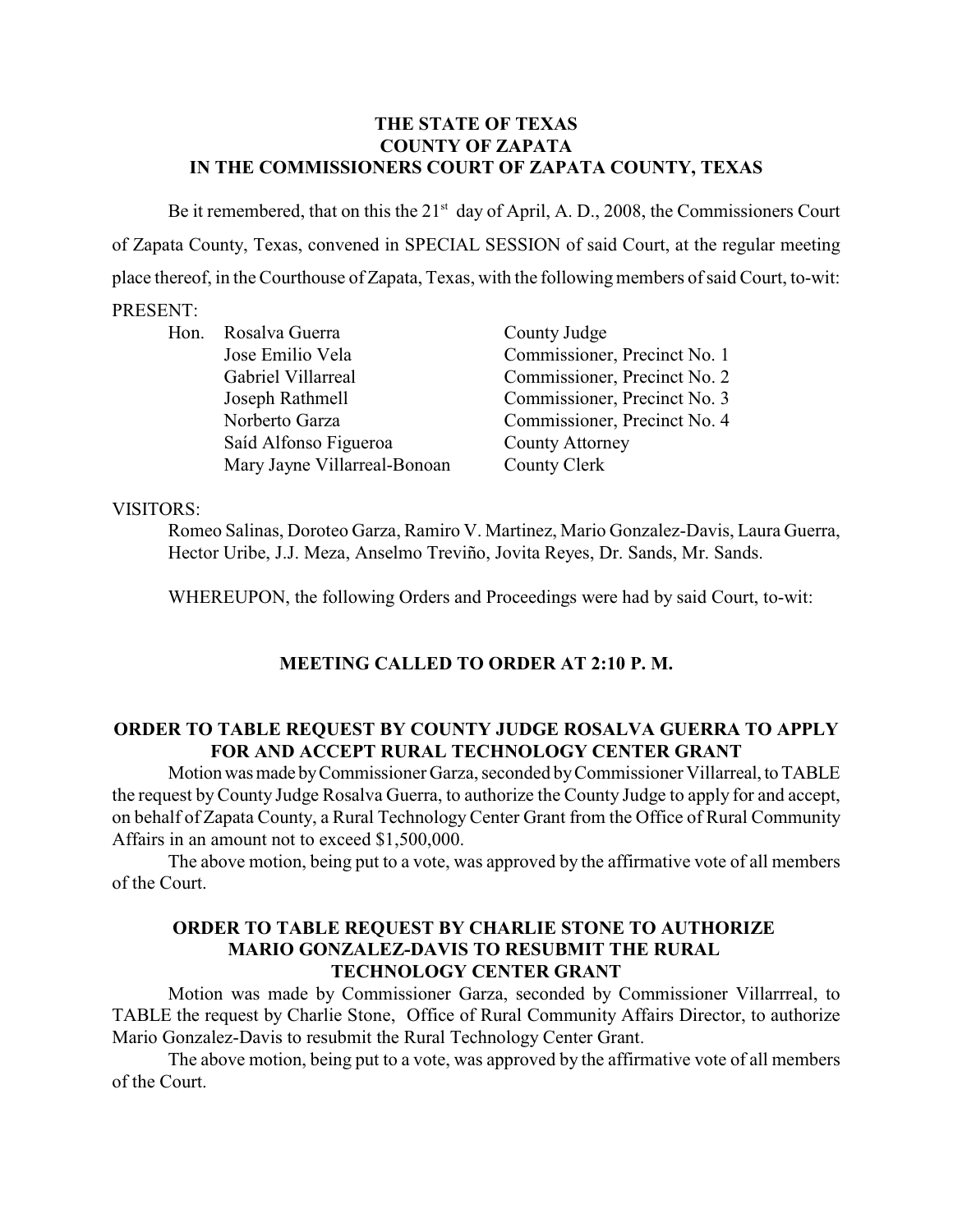#### **COMMUNICATIONS**

Judge Guerra informed the Court that the County had applied for a TXDOT Grant for the Nutrition Center. A second van has been approved through another grant. A third grant will allow the Nutrition Center to purchase up to \$12,000 of computer equipment. Ms. Reyes also wants to build a shelter for the vans.

Judge Guerra also informed the Court that Zapata County received the Tobacco Grant for \$143,000.

## **ORDER AWARDING CONSTRUCTION CONTRACT TO RIGNEY CONSTRUCTION FOR THE ROMEO T. FLORES PARK PROJECT**

Motion was made byCommissioner Vela, seconded byCommissioner Rathmell, to approve and award construction contract to Rigney Construction for the Romeo T. Flores Park Project as requested by Carlos Colina-Vargas.

The above motion, being put to a vote, was approved by the affirmative vote of Commissioners Vela, Rathmell, and Garza. Commissioner Villarreal and Judge Guerra Voted Against. Motion Carried.

## **ORDER APPROVING RESOLUTION COMMITTING TO COMPLETION OF ROMEO T. FLORES PARK PROJECT, INCLUDING PARK ELEMENTS PROPOSED AND APPROVED BY TEXAS PARKS AND WILDLIFE DEPARTMENT CONTRACT**

Motion was made byCommissioner Vela, seconded byCommissioner Rathmell, to approve a resolution committing to the completion of the Romeo T. Flores Park Project, including the park elements proposed and approved by Texas Parks and Wildlife Department Contract as requested by Carlos Colina-Vargas.

The above motion, being put to a vote, was approved by the affirmative vote of all members of the Court.

#### **COMMUNICATIONS**

Mr. Figueroa discussed the acre being negotiated for the park project, the property was appraised at \$14,000 while the owner mentioned \$25,000. The property belongs to an estate and it appears that the owners will be landlocked. Mr. Figueroa will continue to negotiate.

#### **ADJOURN**

Motion to adjourn was made by Commissioner Vela, seconded by Commissioner Villarreal, and being put to a vote, was approved by the affirmative vote of all members of the Court.